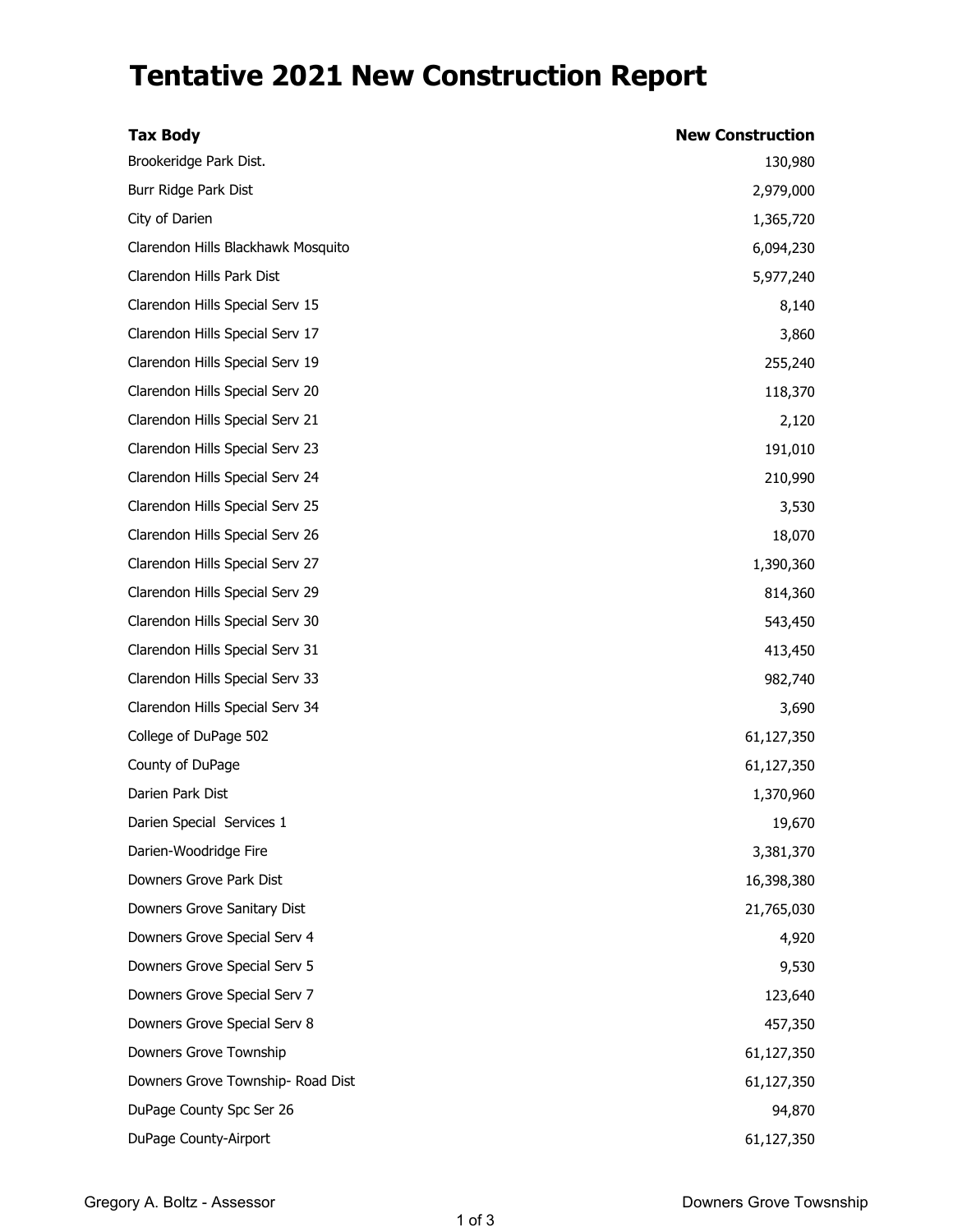## **Tentative 2021 New Construction Report**

| <b>Tax Body</b><br>DuPage County-Water Commission | <b>New Construction</b><br>58,064,190 |
|---------------------------------------------------|---------------------------------------|
| Flagg Creek Water Rec                             | 25,787,960                            |
| Forest Preserve Dist.                             | 61,127,350                            |
| Golfview Hills Fire                               | 747,000                               |
| Golfview Hills Park Dist                          | 747,000                               |
| Grade School Dist. 113                            | 655,240                               |
| Grade School Dist. 180                            | 1,100,960                             |
| Grade School Dist. 181                            | 24,064,150                            |
| Grade School Dist. 53                             | 173,410                               |
| Grade School Dist. 58                             | 16,959,330                            |
| Grade School Dist. 60                             | 4,051,870                             |
| Grade School Dist. 61                             | 533,470                               |
| Grade School Dist. 62                             | 5,432,440                             |
| Grade School Dist. 63                             | 838,250                               |
| Grade School Dist. 66                             | 2,746,500                             |
| High School Dist. 210                             | 754,790                               |
| High School Dist. 86                              | 34,386,630                            |
| High School Dist. 99                              | 21,414,200                            |
| Indian Prairie Library                            | 7,599,090                             |
| Lemont Fire Dist                                  | 608,480                               |
| Lemont Library District                           | 10,940                                |
| Oak Brook Park Dist                               | 173,410                               |
| Pleasantview Fire                                 | 796,870                               |
| South Westmont Fire Dist                          | 1,440                                 |
| Tri-State Fire Dist                               | 8,624,960                             |
| Tri-State Park Dist                               | 287,120                               |
| Unit School Dist 201                              | 4,571,730                             |
| Vlg of Burr Ridge                                 | 3,063,160                             |
| Vlg of Clarendon Hills                            | 6,088,380                             |
| Vlg of Clarendon Hills Library                    | 6,088,380                             |
| Vlg of Clarendon Hills Street/Bridge              | 6,088,380                             |
| Vlg of Downers Grove Except Fire                  | 16,717,000                            |
| Vlg of Downers Grove Fire                         | 16,717,000                            |
| Vlg of Downers Grove Library                      | 16,717,000                            |
| Vlg of Hinsdale                                   | 17,834,950                            |
| Vlg of Hinsdale Library                           | 17,834,950                            |

Gregory A. Boltz - Assessor